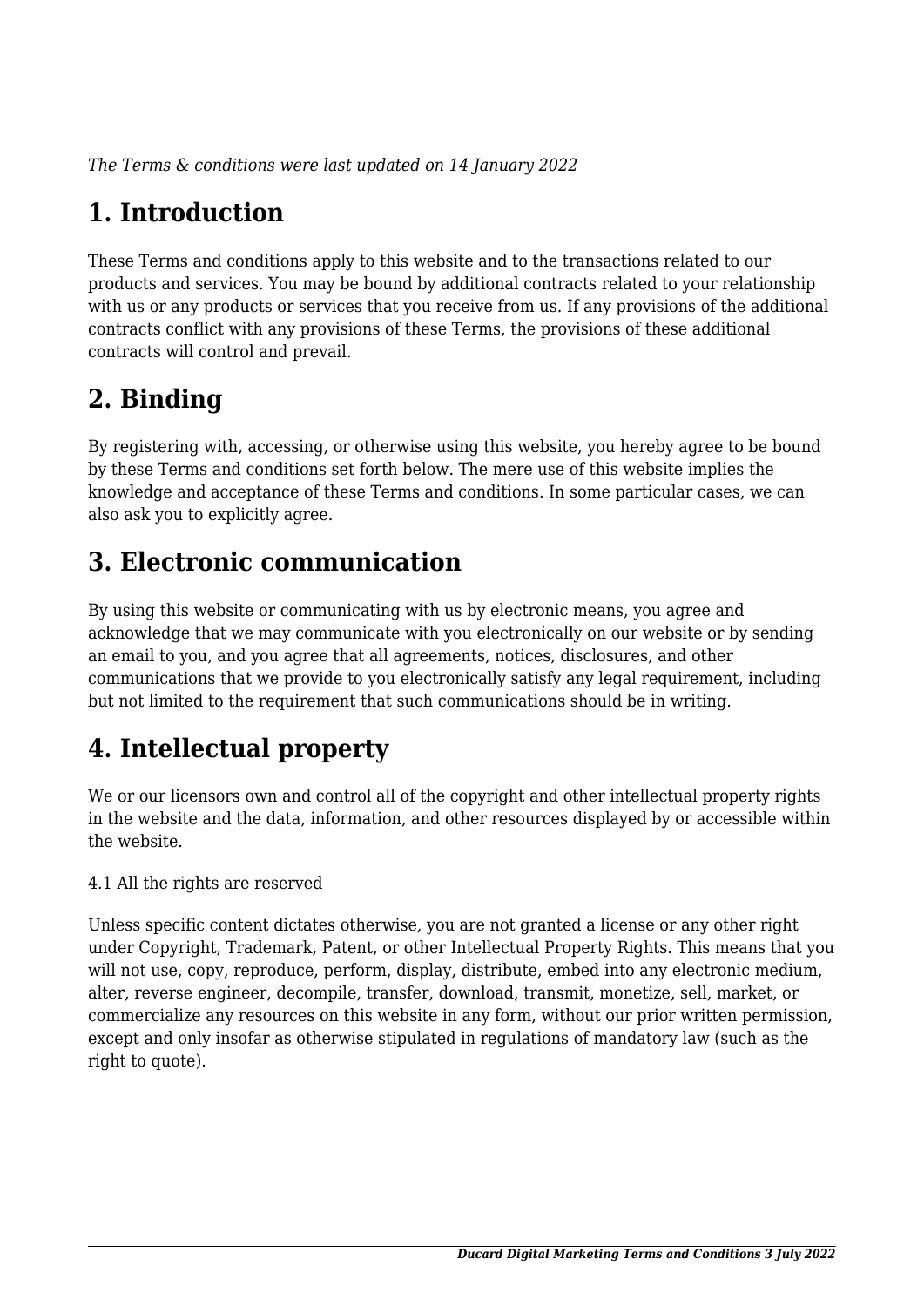# **5. Newsletter**

Notwithstanding the foregoing, you may forward our newsletter in the electronic form to others who may be interested in visiting our website.

# **6. Third-party property**

Our website may include hyperlinks or other references to other party's websites. We do not monitor or review the content of other party's websites which are linked to from this website. Products or services offered by other websites shall be subject to the applicable Terms and Conditions of those third parties. Opinions expressed or material appearing on those websites are not necessarily shared or endorsed by us.

We will not be responsible for any privacy practices or content of these sites. You bear all risks associated with the use of these websites and any related third-party services. We will not accept any responsibility for any loss or damage in whatever manner, however caused, resulting from your disclosure to third parties of personal information.

### **7. Responsible use**

By visiting our website, you agree to use it only for the purposes intended and as permitted by these Terms, any additional contracts with us, and applicable laws, regulations, and generally accepted online practices and industry guidelines. You must not use our website or services to use, publish or distribute any material which consists of (or is linked to) malicious computer software; use data collected from our website for any direct marketing activity, or conduct any systematic or automated data collection activities on or in relation to our website.

Engaging in any activity that causes, or may cause, damage to the website or that interferes with the performance, availability, or accessibility of the website is strictly prohibited.

# **8. Idea submission**

Do not submit any ideas, inventions, works of authorship, or other information that can be considered your own intellectual property that you would like to present to us unless we have first signed an agreement regarding the intellectual property or a non-disclosure agreement. If you disclose it to us absent such written agreement, you grant to us a worldwide, irrevocable, non-exclusive, royalty-free license to use, reproduce, store, adapt, publish, translate and distribute your content in any existing or future media.

# **9. Termination of use**

We may, in our sole discretion, at any time modify or discontinue access to, temporarily or permanently, the website or any Service thereon. You agree that we will not be liable to you or any third party for any such modification, suspension or discontinuance of your access to, or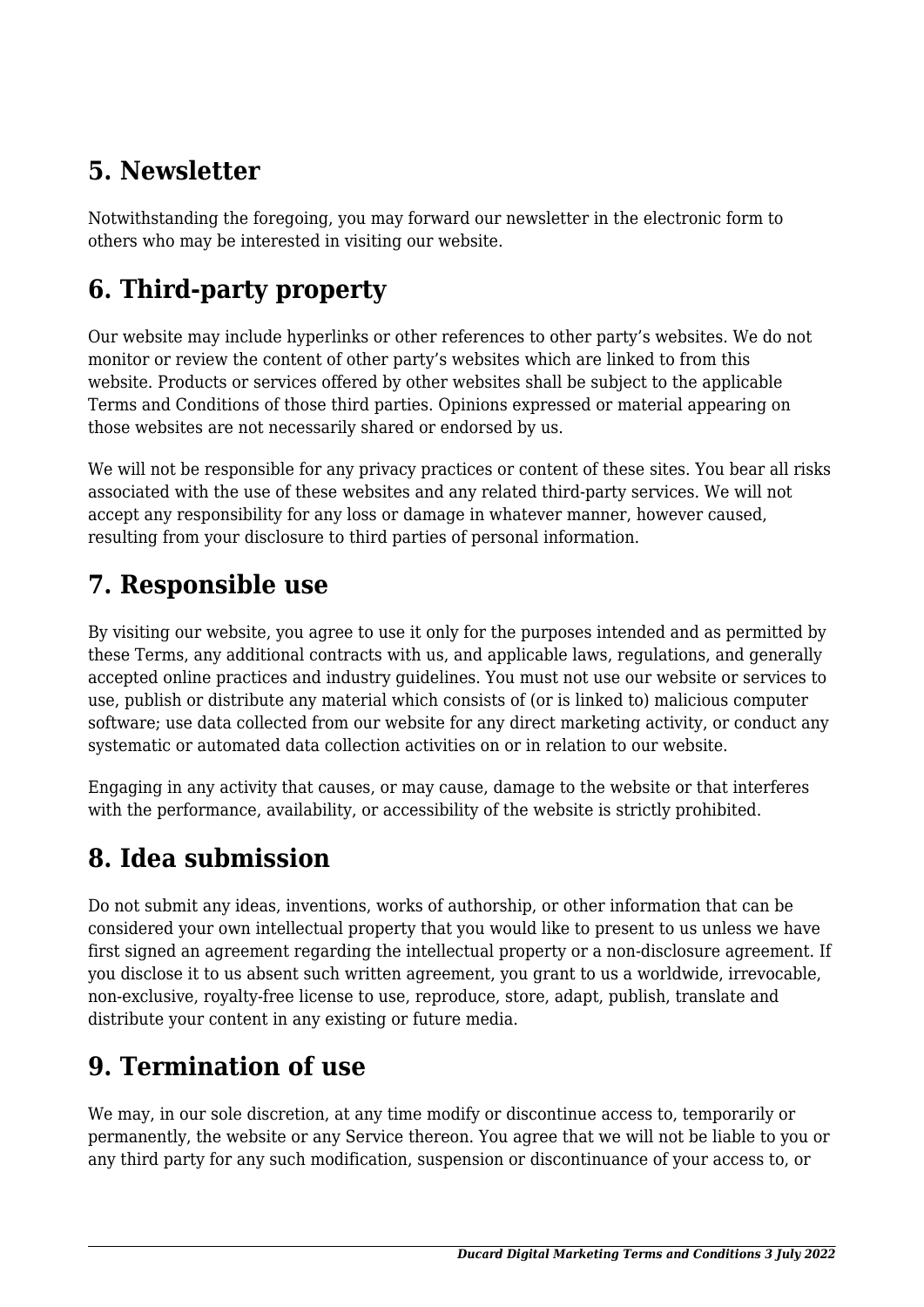use of, the website or any content that you may have shared on the website. You will not be entitled to any compensation or other payment, even if certain features, settings, and/or any Content you have contributed or have come to rely on, are permanently lost. You must not circumvent or bypass, or attempt to circumvent or bypass, any access restriction measures on our website.

### **10. Warranties and liability**

Nothing in this section will limit or exclude any warranty implied by law that it would be unlawful to limit or to exclude. This website and all content on the website are provided on an "as is" and "as available" basis and may include inaccuracies or typographical errors. We expressly disclaim all warranties of any kind, whether express or implied, as to the availability, accuracy, or completeness of the Content. We make no warranty that:

- this website or our content will meet your requirements;
- this website will be available on an uninterrupted, timely, secure, or error-free basis.

Nothing on this website constitutes or is meant to constitute, legal, financial or medical advice of any kind. If you require advice you should consult an appropriate professional.

The following provisions of this section will apply to the maximum extent permitted by applicable law and will not limit or exclude our liability in respect of any matter which it would be unlawful or illegal for us to limit or to exclude our liability. In no event will we be liable for any direct or indirect damages (including any damages for loss of profits or revenue, loss or corruption of data, software or database, or loss of or harm to property or data) incurred by you or any third party, arising from your access to, or use of, our website.

Except to the extent any additional contract expressly states otherwise, our maximum liability to you for all damages arising out of or related to the website or any products and services marketed or sold through the website, regardless of the form of legal action that imposes liability (whether in contract, equity, negligence, intended conduct, tort or otherwise) will be limited to the total price that you paid to us to purchase such products or services or use the website. Such limit will apply in the aggregate to all of your claims, actions and causes of action of every kind and nature.

### **11. Privacy**

To access our website and/or services, you may be required to provide certain information about yourself as part of the registration process. You agree that any information you provide will always be accurate, correct, and up to date.

We have developed a policy to address any privacy concerns you may have. For more information, please see our **Privacy Statement** and our **[Cookie Policy](http://79.170.44.113/ducard.co.uk/cookie-policy-uk/?cmplz_region_redirect=true)**.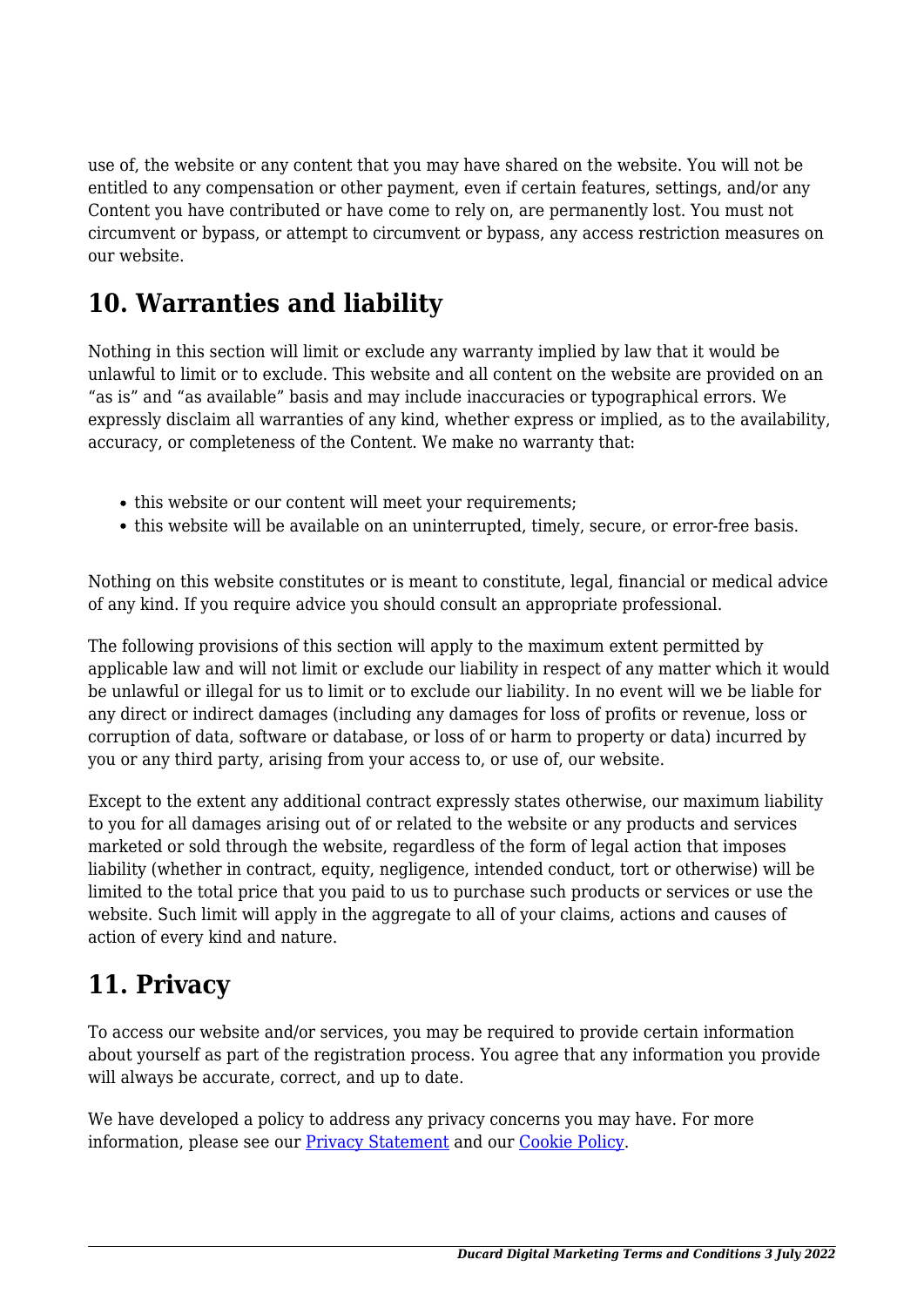# **12. Export restrictions / Legal compliance**

Access to the website from territories or countries where the Content or purchase of the products or Services sold on the website is illegal is prohibited. You may not use this website in violation of export laws and regulations of United Kingdom.

#### **13. Assignment**

You may not assign, transfer or sub-contract any of your rights and/or obligations under these Terms and conditions, in whole or in part, to any third party without our prior written consent. Any purported assignment in violation of this Section will be null and void.

### **14. Breaches of these Terms and conditions**

Without prejudice to our other rights under these Terms and Conditions, if you breach these Terms and Conditions in any way, we may take such action as we deem appropriate to deal with the breach, including temporarily or permanently suspending your access to the website, contacting your internet service provider to request that they block your access to the website, and/or commence legal action against you.

### **15. Force majeure**

Except for obligations to pay money hereunder, no delay, failure or omission by either party to carry out or observe any of its obligations hereunder will be deemed to be a breach of these Terms and conditions if and for as long as such delay, failure or omission arises from any cause beyond the reasonable control of that party.

# **16. Indemnification**

You agree to indemnify, defend and hold us harmless, from and against any and all claims, liabilities, damages, losses and expenses, relating to your violation of these Terms and conditions, and applicable laws, including intellectual property rights and privacy rights. You will promptly reimburse us for our damages, losses, costs and expenses relating to or arising out of such claims.

# **17. Waiver**

Failure to enforce any of the provisions set out in these Terms and Conditions and any Agreement, or failure to exercise any option to terminate, shall not be construed as waiver of such provisions and shall not affect the validity of these Terms and Conditions or of any Agreement or any part thereof, or the right thereafter to enforce each and every provision.